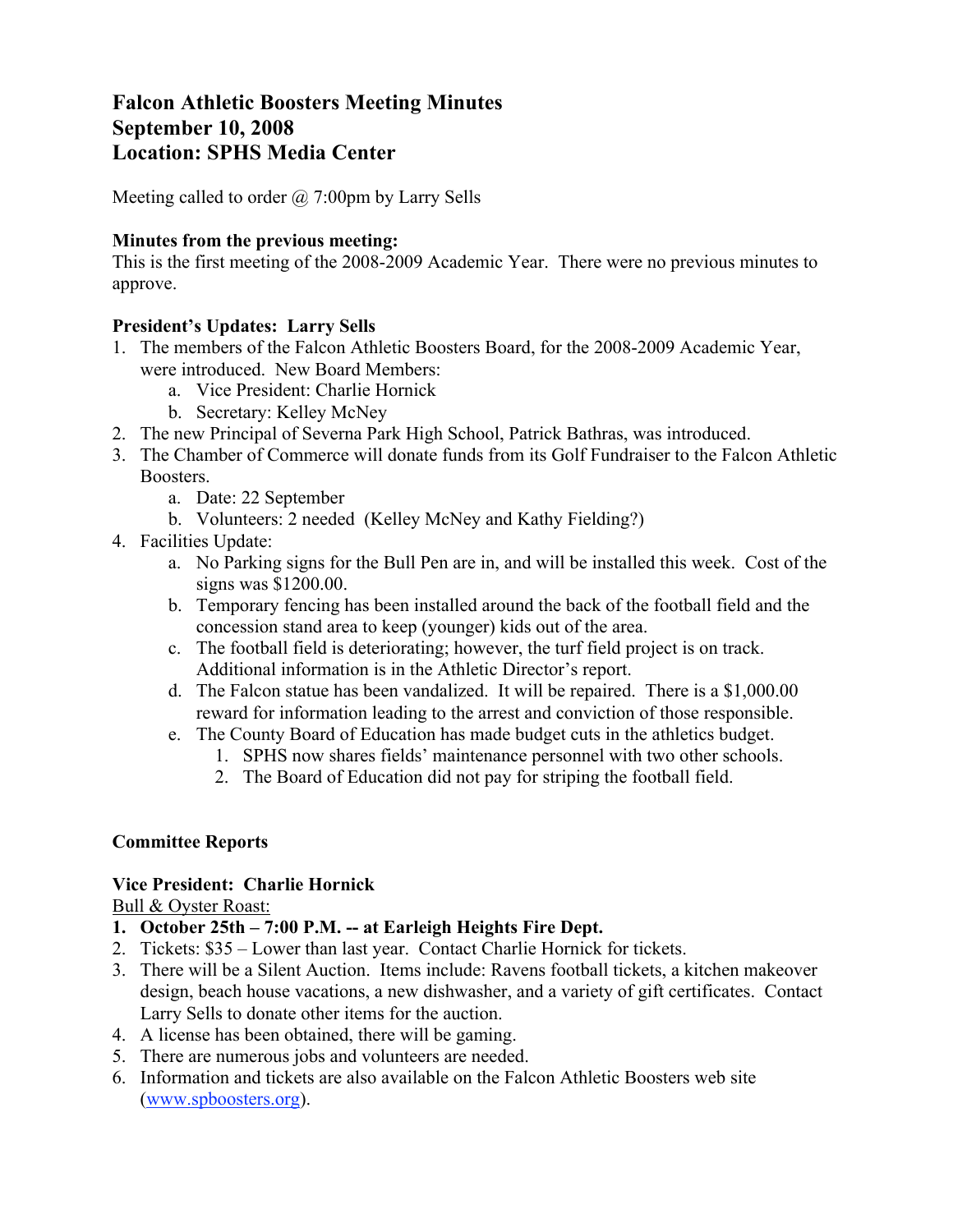# **Treasurer's Report: Patty Erskine**

All accounts are current. The highlights from the report prepared by "Korwek & Company, PA" are as follows:

| <b>Total Assets</b>      | \$196,687.11 |
|--------------------------|--------------|
| <b>Total Liabilities</b> | \$95,633.68  |
| <b>Total Equity</b>      | \$101,053.43 |

Other notes from the Treasurer:

- 1. The Boosters' mailbox in the High School's main office is checked weekly, on Fridays.
- 2. Team Reps / Coaches: Call or email if you need checks written.
- 3. Team Allocations: Dollar amounts will be available in next month's (October's) report.
- 4. Concession stand renovations are temporarily on hold while funding issues are resolved.

# **Membership Report: Beth Wiley**

- 1. Over 140 families have signed up and the total for membership dues is \$???. 465 families were members at the end of the last academic year.
- 2. Team Representatives:
	- a. Packets containing Team Representative Responsibilities and blank Team Roster forms, were placed in the coaches' mailboxes in the High School's main office
	- b. Make sure that Beth receives your team's roster. If the team achieves 100% membership, the team will get \$10 per student-athlete added to its funds.
	- c. No teams have achieved 100%; however, 2-3 teams are close.
	- d. Membership forms are available and can be downloaded from the web site. You may also join online using the Boosters' secure web site. Families may sign up more than one child at a time during an online session.

# **Concessions Report: Luanne Kerrigan**

- 1. Reminder: When your team is scheduled to man the concession stand, you must have people in place – ready to serve customers before the games start. If your team can't provide the required number of volunteers to man the concession stands, call Luanne at least two days in advance.
- 2. Manning Change: This year, high school students, ages 14 and up, will be permitted to work in the concession stands, serving food and drinks. They no longer need to be 18 or older.
- 3. Some prices were raised this year to cover increased costs.
- 4. Please verify or update the list of team representatives, and contact information. The list is used to contact team representatives with the schedule for concession stand duty.

# **Athletic Director's Report: Wayne Mook**

The following are updates on projects/issues for the Athletic Department:

1. Hall of Fame Induction: 9 new members will be inducted. New members are former coaches and student-athletes, and members of the community that have made significant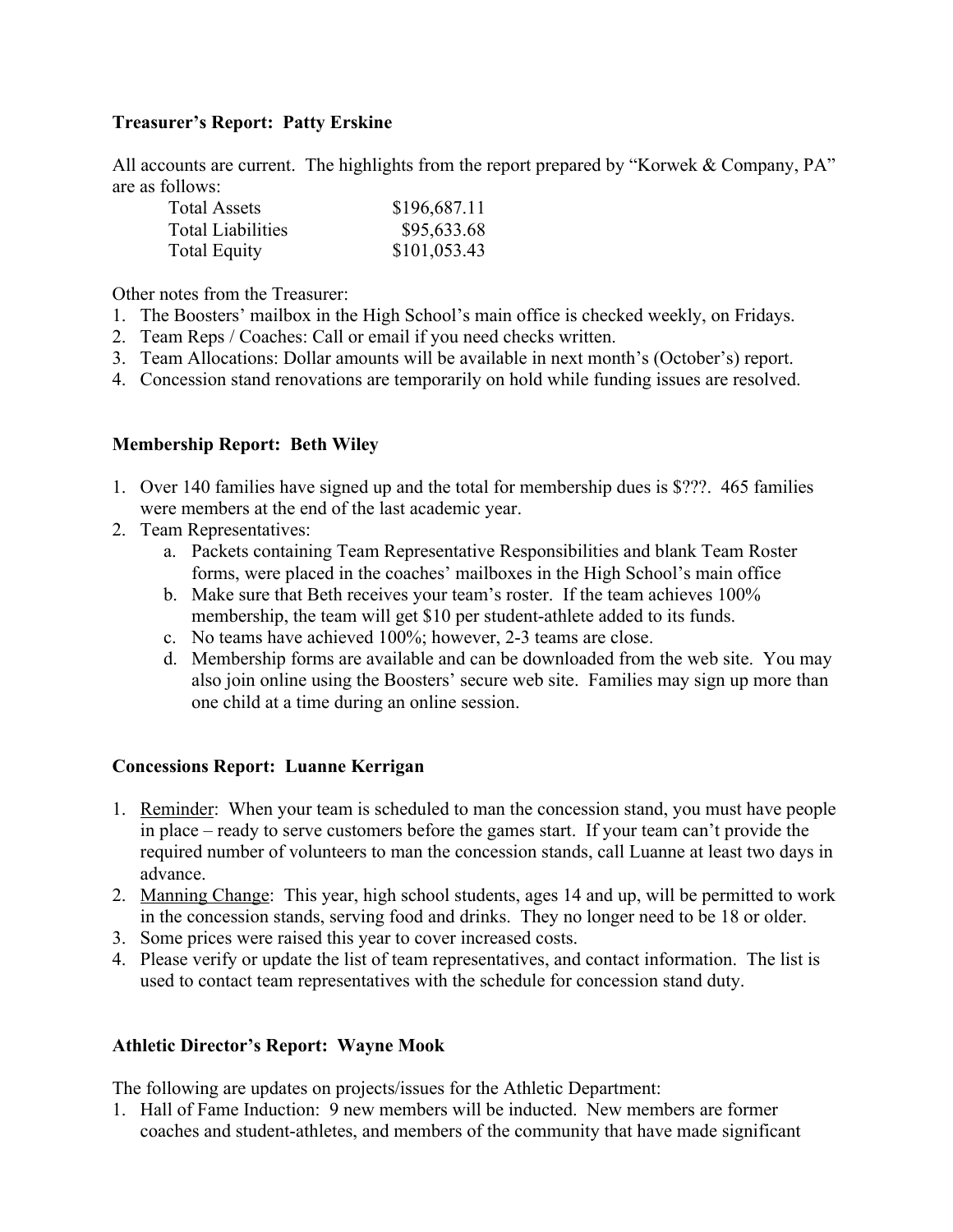contributions to Severna Park High School Athletics. New inductees will be introduced at half time at the football game, on September  $12<sup>th</sup>$ , and honored at the dinner, on Saturday, September  $13<sup>th</sup>$  at the Chartwell Country Club.

- 2. There are several new coaches and assistant coaches beginning with the Fall 2008 season.
	- a. A date for the Winter Season "Meet the Coaches" night has not yet been set.
- 3. New banners are hanging in the gym with all the years of championship winners.
- 4. Turf Field Update:
	- a. The last home football game is October  $3<sup>rd</sup>$ .
	- b. Final approval to proceed is expected October  $1<sup>st</sup>$ .
	- c. Work should begin on October  $4<sup>th</sup>$ ,
	- d. The field should be ready in  $8 10$  weeks.
	- e. Play-off games will be scheduled at other high schools or suitable County facilities.
- 5. State Rulings:
	- a. No practice or games on Rosh Hashanah (29 Sep) or Yom Kippur (8 Oct)
	- b. Handicapped Students will be permitted to participate in school sports, including varsity-level athletics, if they are medically cleared to do so and their participation is not a hazard to either themselves or other participants.
- 6. Swimming: Big Vanilla has raised its prices; swimming is considering other venues.
- 7. Gym Improvements: Several improvements were made over the summer. These include installation of new basketball backboards and raising & lowering winches. *Many of these improvements were paid for using Falcon Athletic Boosters gate receipts.*
- 8. Athletic participation packets are available online, on the High School's web site (http://www.severnaparkhigh.org/). Packets include the Code of Conduct form and the Physical Exam form. The Guide for Student Athletes and Parents is also available.
- 9. To get the latest, most up-to-date, sports schedule information log on to www.viewmyschedule.com or contact the Falcon Sportsline at 410-544-5302.

| <b>Committees:</b> |                                           | Chair                           | Date                      | <b>Comments</b>                       |
|--------------------|-------------------------------------------|---------------------------------|---------------------------|---------------------------------------|
|                    | 1. Bull $& Oyster$ Roast<br>2. Mulch Sale | Charlie Hornick<br>Meg Anderson | 25 Oct 08<br>27/28 Mar 09 | Need volunteers<br>Senior parking lot |
|                    | 3. Senior Banquet                         |                                 | 18 May 09                 | <b>SPHS</b> Cafeteria                 |

# **Old Business:**

This is the first meeting of the 2008-2009 Academic Year; there was no Old Business.

# **New Business:**

- 1. September  $17<sup>th</sup>$  at 6:30pm STARRS speaker.
- 2. Video Equipment: The Football Team Rep discussed new video equipment that would enable the team to quickly digitize existing game films. The equipment also has the capability to cut, copy and paste film clips together for a variety of uses, including game analysis and production of "highlight films" (on CD-ROM) for players to use with their applications to colleges. Cost of the new equipment: \$6,000.00.
	- a. Motion: by Larry Sells, and seconded by the Football Team Rep for the Falcon Athletic Boosters to pay half of the cost -- \$3,000.00. The remainder of the money needed will be raised by the football teams various fundraisers.